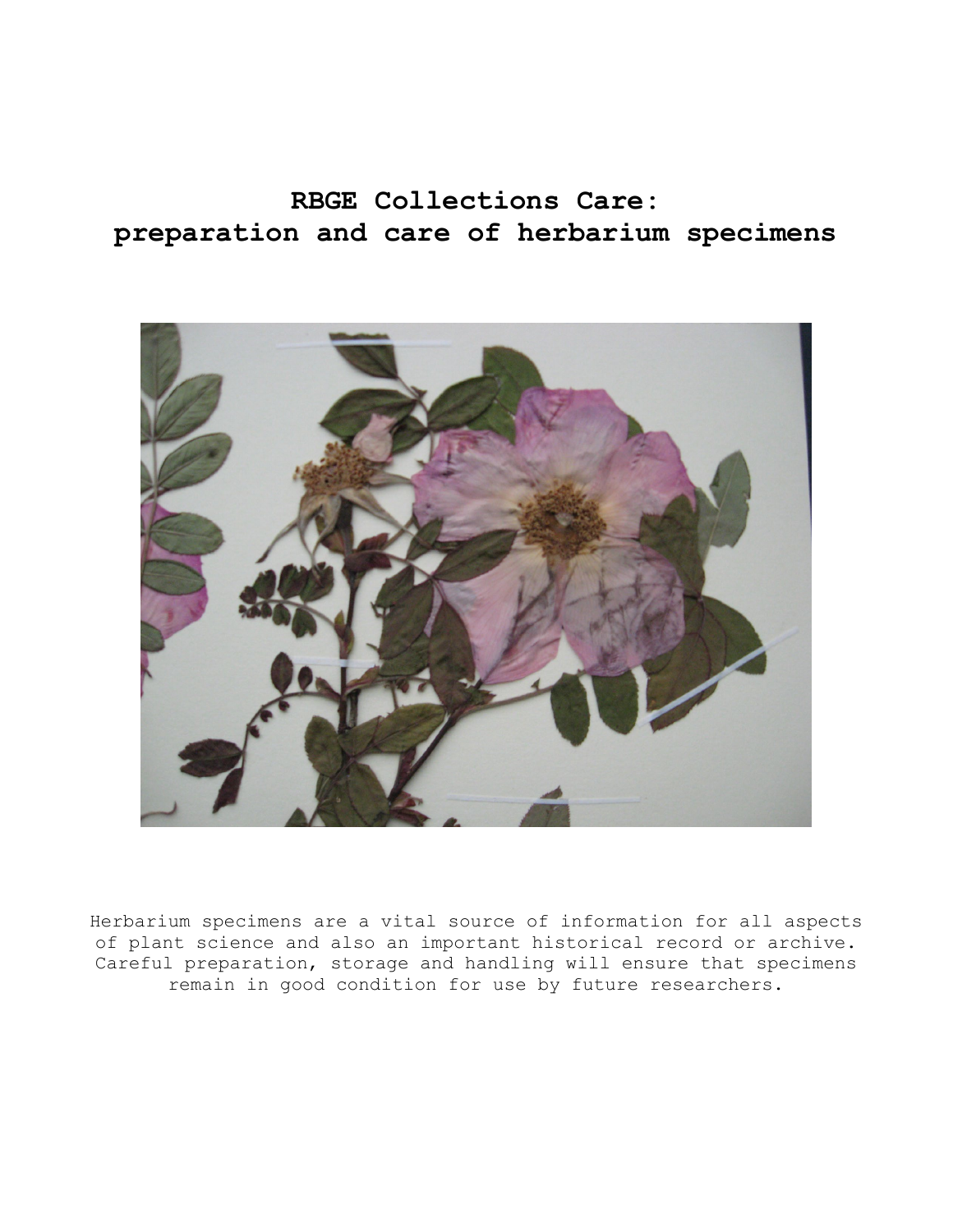### **Contents**

**1. The Preparation of Herbarium Specimens Flowering plants: Large fruits and seeds: Conifers Bryophytes (mosses), lichen and fungi Algae (seaweed) References 2. Archival materials for plant mounting Acid-free paper: mounting board, capsules, tape Technical specifications Adhesives 3. The Care and Conservation of Herbarium Specimens Agents of deterioration Safe storage environment Handling guidelines Condition surveying References and further information** 

**4. The Art of Herbarium Specimens**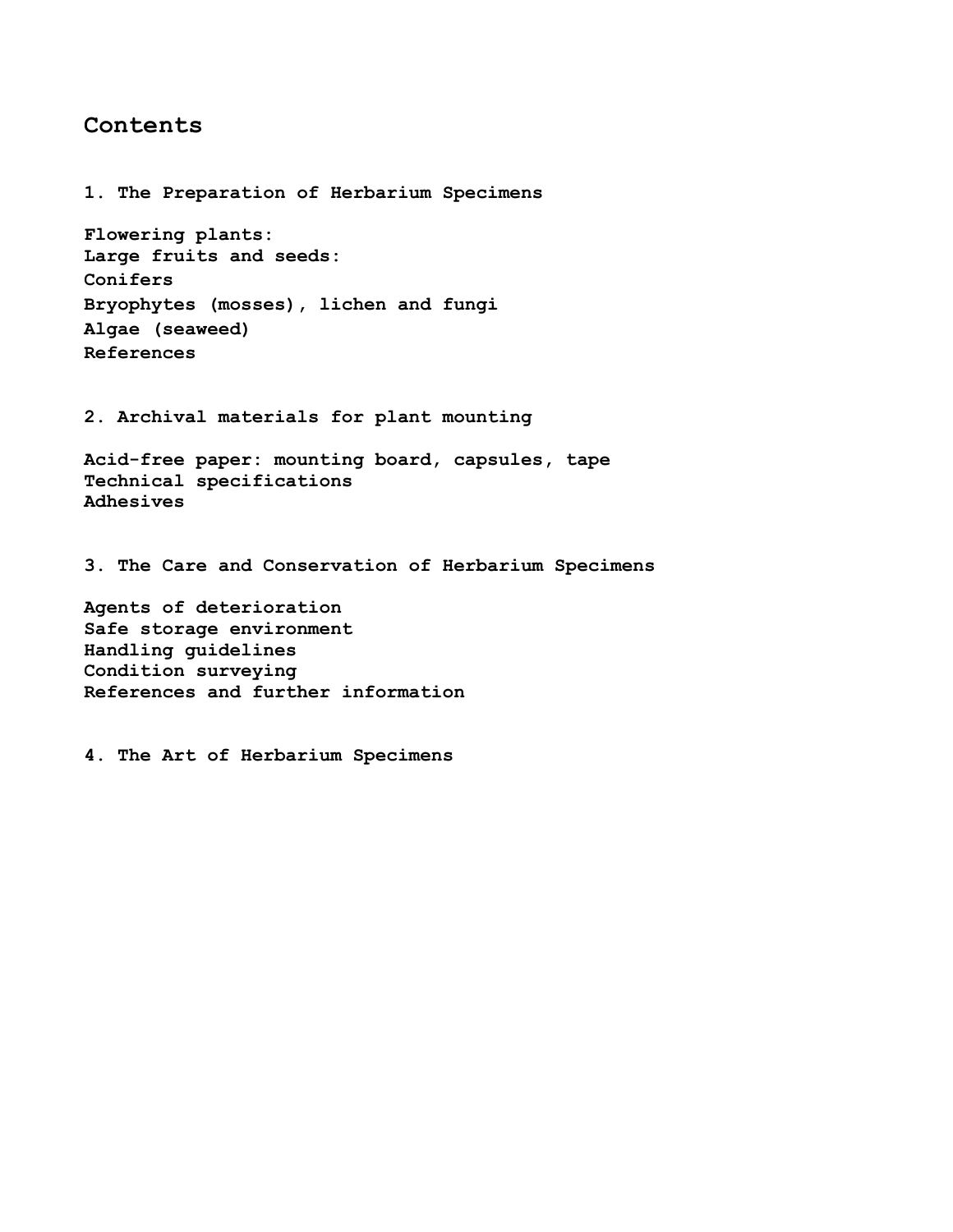# **1. The Preparation of Herbarium Specimens**

# **Flowering plants**

Different herbaria use different methods for mounting plant specimens. At RBGE, dried pressed plants are glued, stitched and taped to supportive mounting boards so that they are strong enough to withstand repeated handling. The mounting board, label paper, capsules, tape and PVA (polyvinylacetate) adhesive are all archival quality (see **2.** below). White polyester/cotton thread is used for stitching.

### **Method:**

- The dried pressed specimen is carefully arranged on a 42.5 x 26 cm sheet of mounting board so that it displays the maximum amount of taxonomic information.
- If collecting your own specimens, remember that correctly sized, well-pressed specimens are easier and faster to mount!
- The specimen, together with a detailed label and a paper capsule containing a loose sample of relevant plant parts, is glued to the board.
- After covering with tissue paper and a sheet of soft card, the specimen left to dry under a sandbag weight.
- Once dry, stems and leaf tips are given further support by 'strapping' with paper tapes. Bulky specimens are also stitched.

#### **For further information see:**

**RBGE Herbarium: Basic plant collecting and pressing video**  <http://www.youtube.com/watch?v=2wFN9YmkBOQ> (also includes a brief demonstration of collecting leaf samples for storage in silica gel)

**RBGE Herbarium: Mounting plant specimens video**  <https://youtu.be/HaaX5WzlAiI?t=108>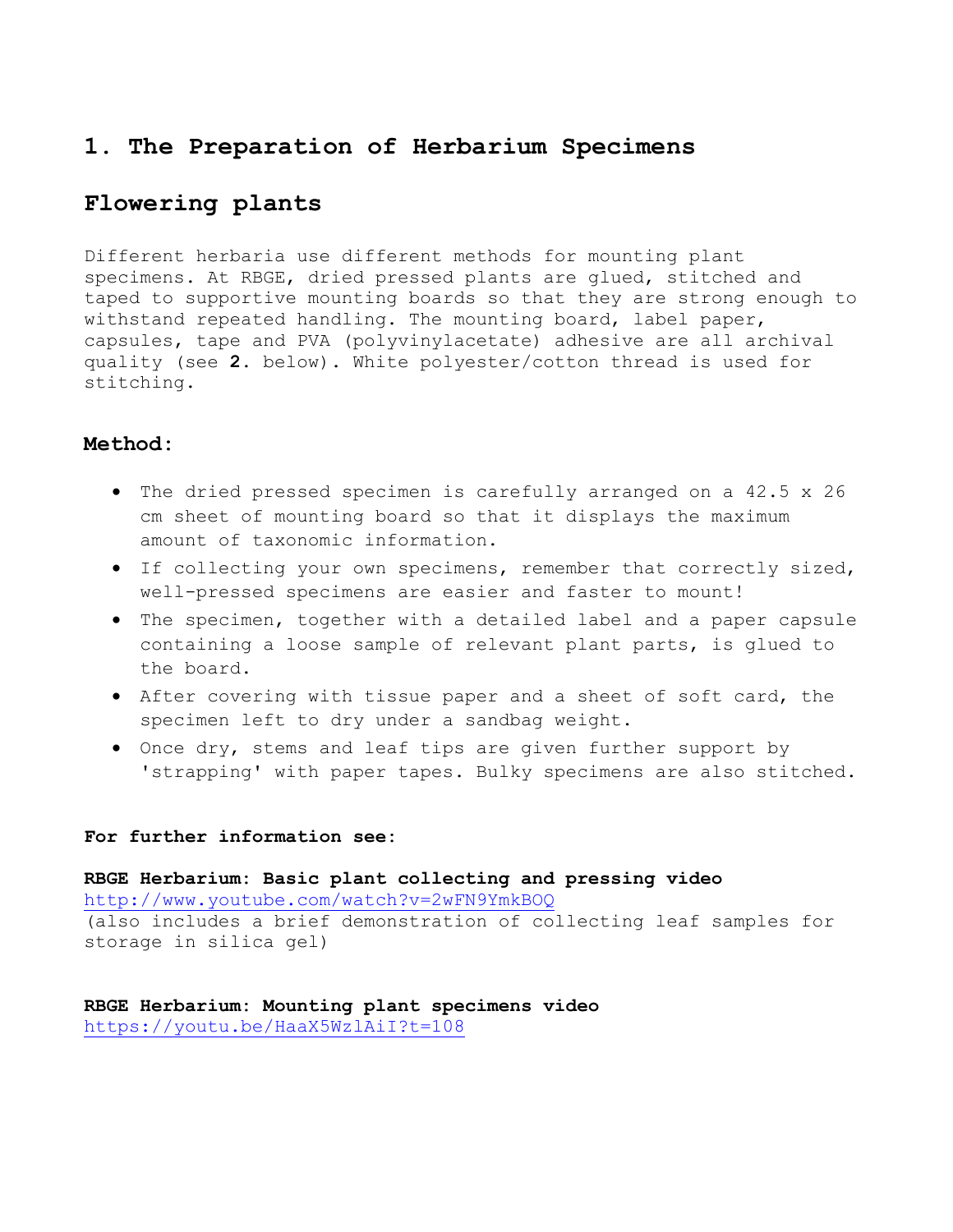## **Large fruits and seeds**

If a plant has very bulky fruits or seeds they are packed in archival boxes for storage in the carpological collection, and crossreferenced to the herbarium sheet.

Plant material is also preserved in three-dimensional form in the spirit preserved collection. For further information see:

[https://www.rbge.org.uk/science-and-conservation/herbarium/our](https://www.rbge.org.uk/science-and-conservation/herbarium/our-collections/spirit/)[collections/spirit/](https://www.rbge.org.uk/science-and-conservation/herbarium/our-collections/spirit/)

Issue 19 July 2010 of [NatSca News](https://www.natsca.org/article/127)  (article on maintenance of botanical spirit collections)

### **Conifers**

Some conifer species eg *Picea* and *Abies*) quickly lose their needles when dry! To preserve them for mounting they are soaked in alcohol then immersed in 50% aqueous glycerol.

### **Bryophytes (mosses), lichen and fungi**

Small, fragile plants like Bryophytes, lichen and fungi are preserved by putting them in paper capsules mounted on herbarium sheets.

## **Algae (seaweed)**

Aquatic plants are mounted by floating on to herbarium sheets. For more information see: SPNHC How to prepare seaweed specimens: <https://spnhc.org/resources/how-to-prepare-seaweed-specimens/>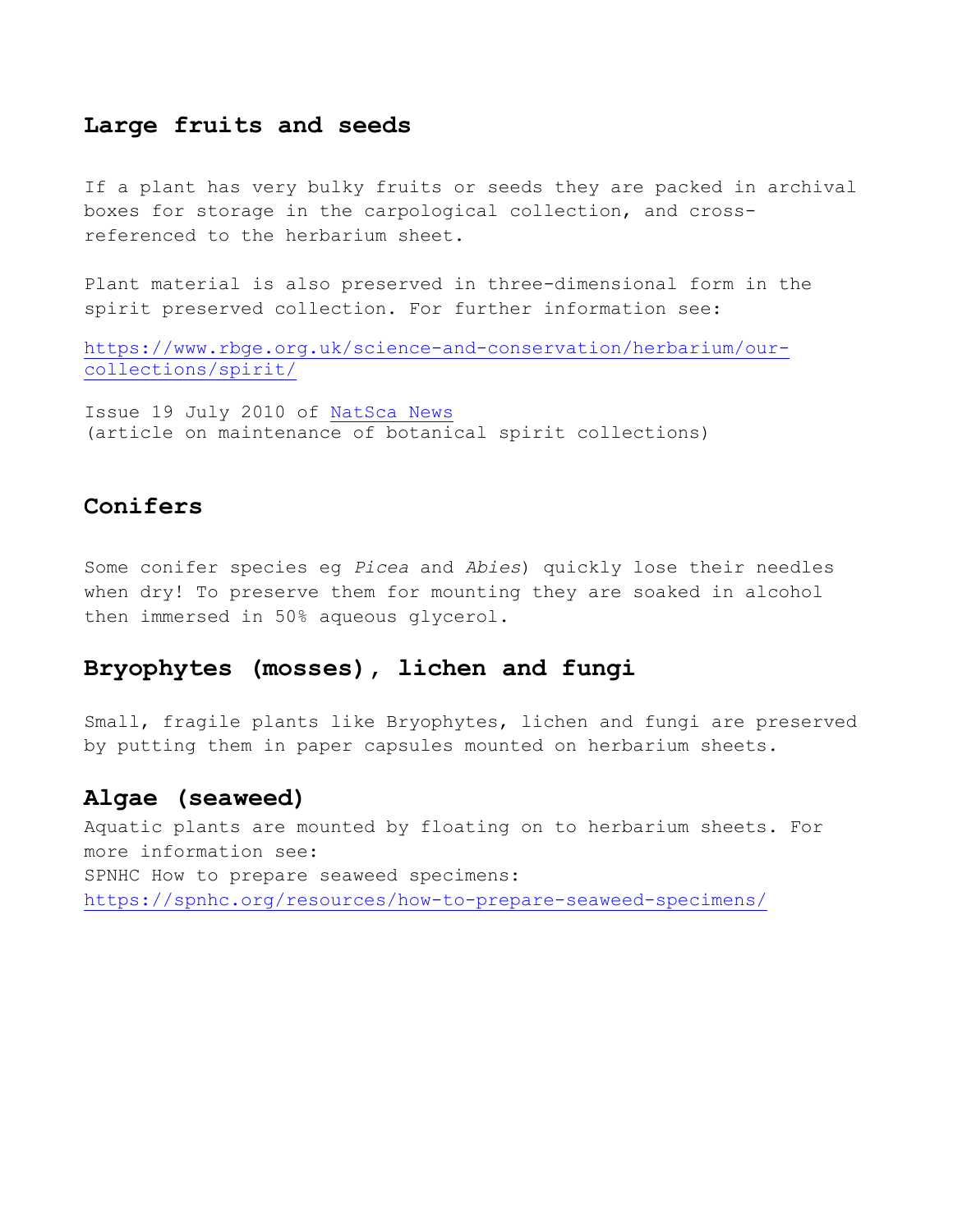# **References**

*RBGE Guide to Collecting Herbarium Specimens in the Field* **ISBN 978-1- 910877-21-0, RBGE 2017** 

Victor, J.E. *Herbarium essentials: the Southern African Herbarium user manual Pretoria* : Southern African Botanical Diversity Network, 2004 (a comprehensive and well illustrated guide to all aspects of specimen preparation, and herbarium work in general; includes instructions for bryophytes, fungi and aquatic plants) [http://www.sanbi.org/sites/default/files/documents/documents/sabonet](http://www.sanbi.org/sites/default/files/documents/documents/sabonet-report-no-25-herbarium-essentials-southern-african-herbarium-user-manual.pdf)[report-no-25-herbarium-essentials-southern-african-herbarium-user](http://www.sanbi.org/sites/default/files/documents/documents/sabonet-report-no-25-herbarium-essentials-southern-african-herbarium-user-manual.pdf)[manual.pdf](http://www.sanbi.org/sites/default/files/documents/documents/sabonet-report-no-25-herbarium-essentials-southern-african-herbarium-user-manual.pdf)

Fish, L. *Preparing herbarium specimens* Pretoria: National Botanical Institute, 1999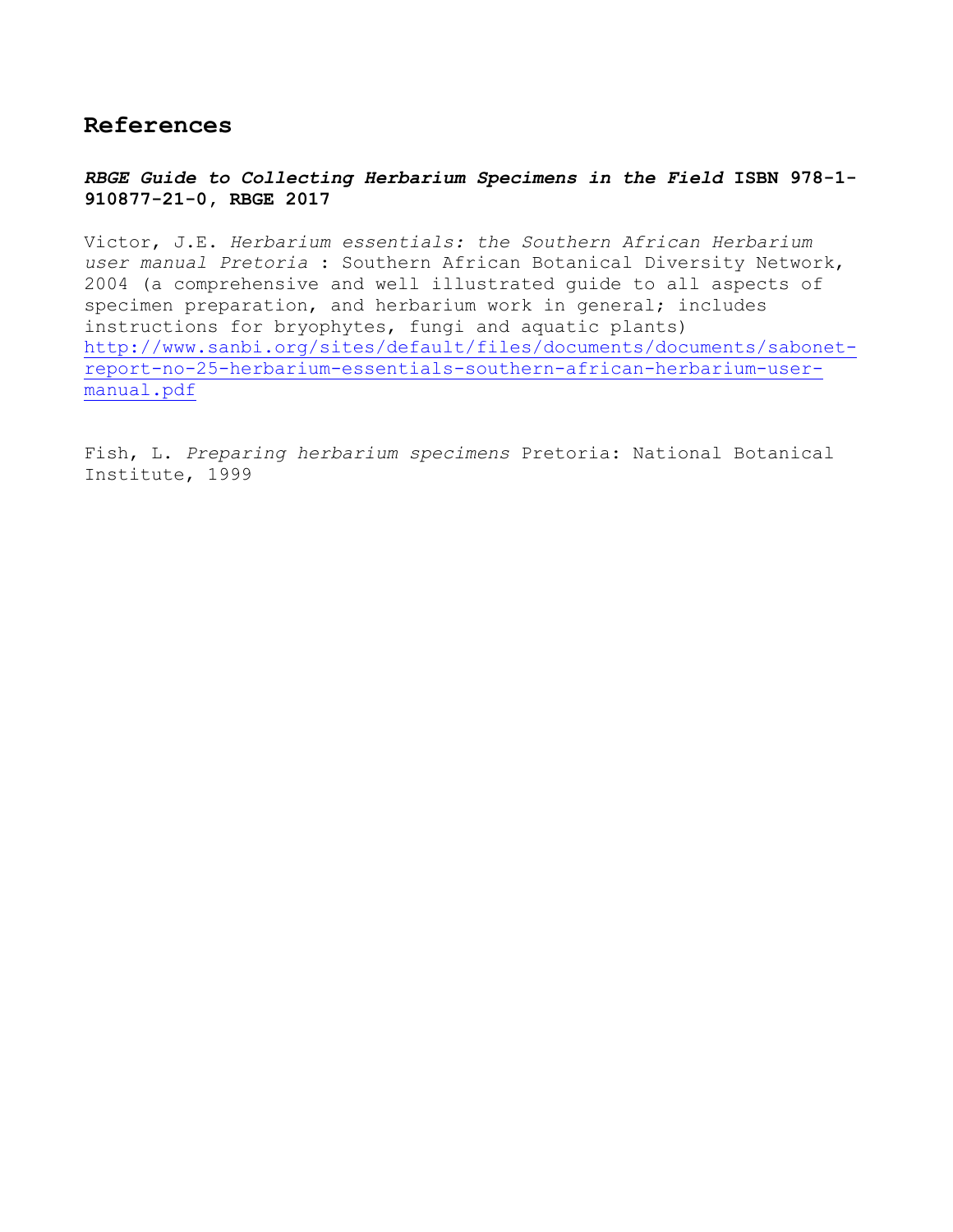# **2. Archival materials for plant mounting**

Archival materials should contain no substances which will harm the specimen, and should have long term stability.

## **Acid-free paper**

Acid-free mounting boards, capsules, adhesives and tapes are recommended. For further explanation see:

[https://en.wikipedia.org/wiki/Acid-free\\_paper](https://en.wikipedia.org/wiki/Acid-free_paper)

#### **Mounting board**:

Mounting board should be strong enough to support the weight of the plant specimen: eg 550 microns for most flowering plants and 1100 microns for heavy woody plants. If the boards are to be cut from a larger sheet make sure 'the grain direction is parallel to the long dimension to assure ease in handling after specimens have been mounted' (PEL catalogue, accessed Oct 2017, link below).

If there is no budget for archival materials, then try to use firm mounting board that can support the weight of the specimen.

#### **Capsules**:

Capsules can be folded from archival paper if ready-cut ones are not available:

[https://www.floridamuseum.ufl.edu/herbarium/methods/fragmentpackets.h](https://www.floridamuseum.ufl.edu/herbarium/methods/fragmentpackets.htm) [tm](https://www.floridamuseum.ufl.edu/herbarium/methods/fragmentpackets.htm)

#### **Tape:**

If at all possible, use an archival quality gummed paper tape (eg [Lineco\)](http://www.amazon.co.uk/Archival-Gummed-Paper-Hinging-1inx130ft/dp/B005Z3XPOK) for 'strapping'. *Do not use sellotape!* If there is no suitable glue and/ or tape, it may be better to stitch specimens.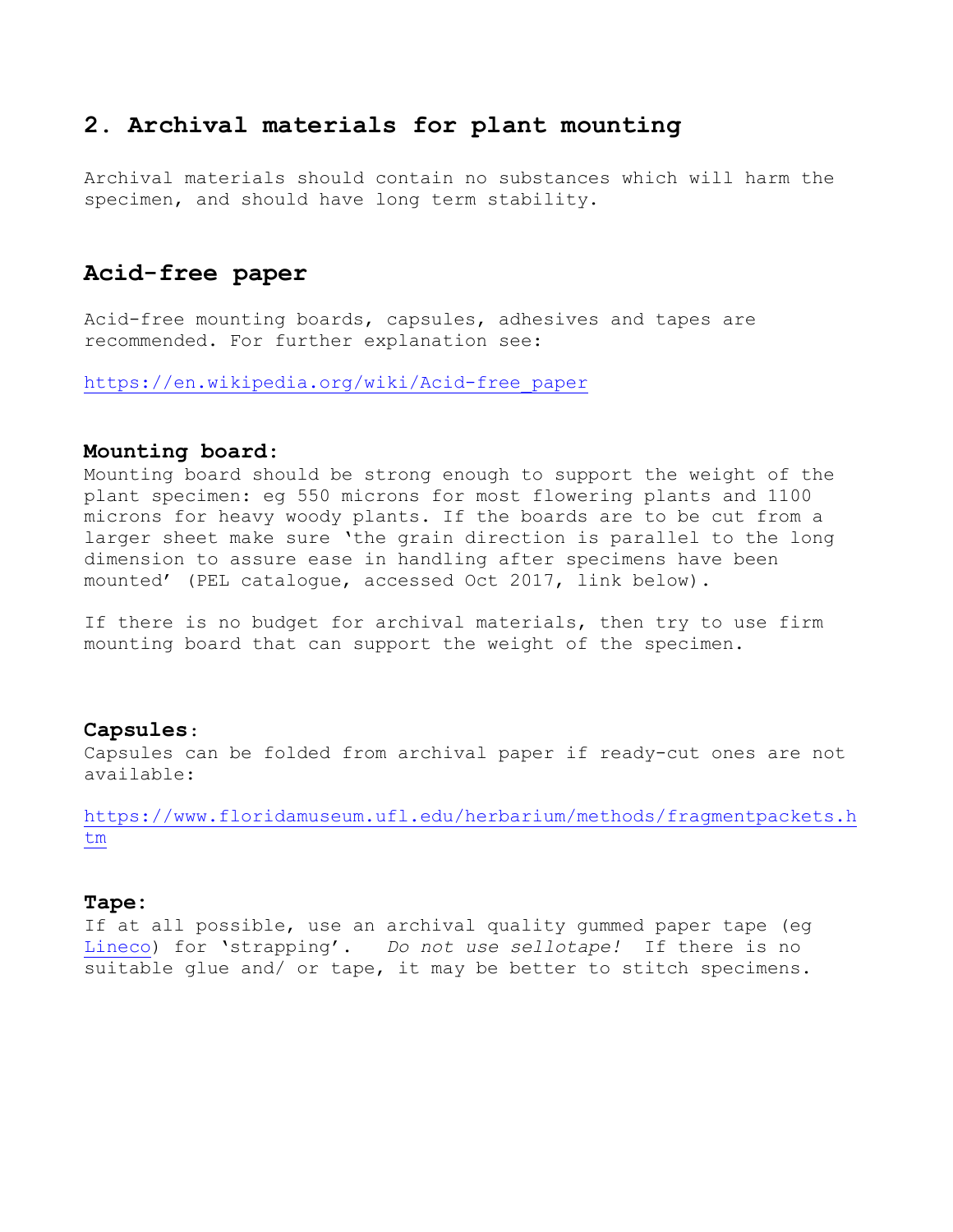### **Technical specifications**

Check the technical specifications for the products you use: PVAC (polyvinyl acetate) adhesive, for example, comes in lots of different types, not all are archival quality. Also, suppliers may change the composition of a product over time, for example the kind of adhesive used on paper tape.

Supplier catalogues can be a useful source of information, eg:

[Conservation by Design](https://www.cxdinternational.com/) 

[PEL \(Preservation Equipment Ltd\)](http://www.preservationequipment.com/)

[Klug Conservation](http://www.klug-conservation.com/) 

#### **Adhesives**

There has been debate about the most suitable adhesives for plant mounting. The Canadian Conservation Institute [\(CCI\)](https://www.canada.ca/en/conservation-institute.html) has published research evaluating PVAC adhesives:

<http://www.tandfonline.com/doi/abs/10.1179/sic.1996.41.1.19>

For further discussion of adhesives for plant mounting see:

Aitken, R. *What are the Most Appropriate Adhesives and Methods For Mounting Herbarium Specimens, Including Best Practice?* Dissertation for Preventive Conservation MA at Northumbria University, submitted September 2013

Clark, S. 'Preservation of Herbarium Specimens: an archive conservator's approach' in *Taxon* 35, November 1986, pp 679-80 <https://onlinelibrary.wiley.com/doi/pdf/10.2307/1221610>

Down, J. L. 'Adhesives Research at the CCI as it Relates to Herbarium Collections' in Deborah A. Metsger and Sheila C. Byers eds, *Managing the Modern Herbarium*, SPNHC 1999, pp 205-224

Gibson, J., 'Methyl Cellulose for Mounting Plant Specimens at the San Diego Natural History Museum' in Deborah A. Metsger and Sheila C. Byers eds, *Managing the Modern Herbarium*, SPNHC 1999, pp 358-360

Gunn, A. 'Past and present practice: the botanist's view' in R. E. Child ed, *Conservation and the Herbarium*, Institute of Paper Conservation 1994, p12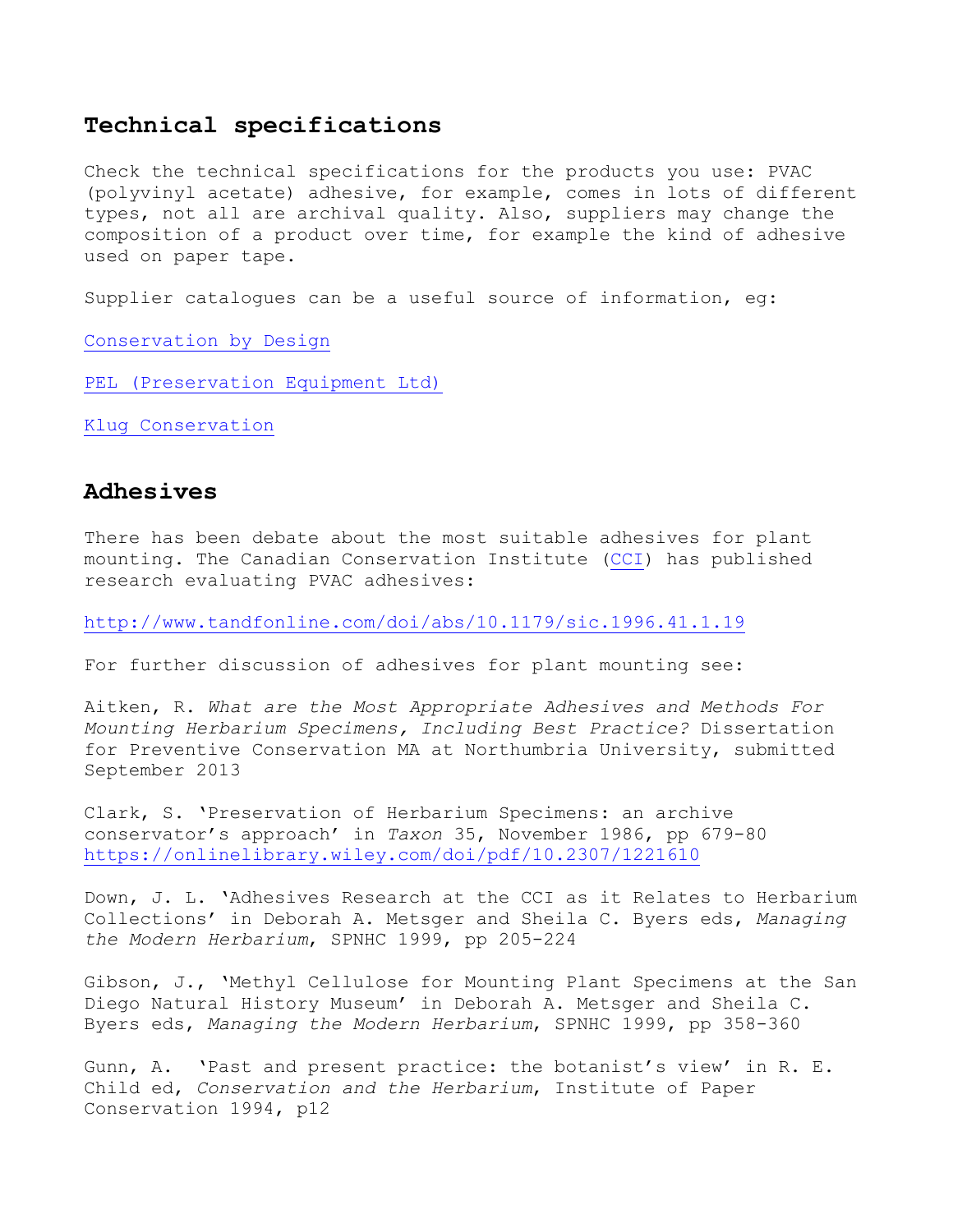Horie, V. 'Adhesives for Natural Science Specimens' in NatSca News, ISSN 1741-3974, Issue 16 March 2009, pp 32 -36

Yesilyurt, J. 'Botanical Related Adhesives' in NatSca News, ISSN 1741-3974, Issue 16 March 2009, pp 30-31 McCoy, L. 'Don't Say Glue, It's Adhesive' ISSN 1741-3974, Issue 16 March 2009, pp 23-26

National Park Service 'Preparing and Storing Herbarium Specimens', *Conserve-o-Gram* 11/12 November 2009. Accessed 8/3/12; website no longer available due to closure of NPS Department.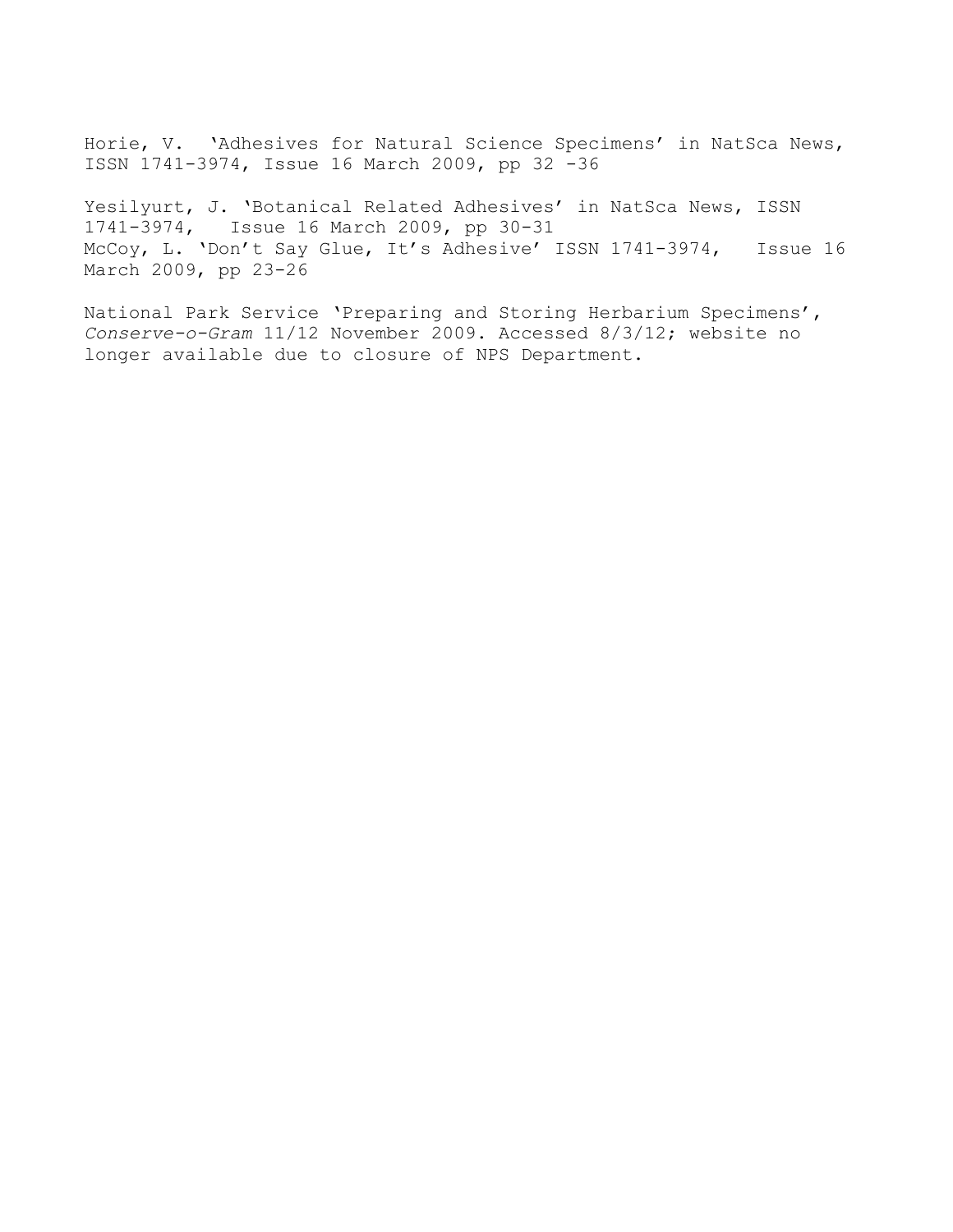### **3. The Care and Conservation of Herbarium Specimens**

Over time, herbarium specimens may become damaged due to:

- a major disaster such as fire or flood,
- poor storage environment,
- careless handling,
- breakdown of the materials used to prepare them
- insect damage.

The RBGE Herbarium has a duty to provide a safe and secure environment for the collection. To protect the specimens from loss or damage, we have specifically designed storage and strict specimen handling guidelines. The condition of the collection is monitored, and repairs to specimens are carried out to appropriate conservation standards.

#### **Safe storage environment**

The herbarium collections are housed in a secure, purpose-built building. We monitor the temperature and humidity of the storage environment, aiming for a stable 20 degrees temperature and 50% relative humidity (extreme fluctuations in temperature or humidity can damage the fragile plant material and encourage insects).

Metal storage cabinets with rubber door seals protect the specimens from light, dust and insects.

Herbarium Beetle (*Trogoderma angustum*) and Biscuit Beetle (*Stegobium paniceum*) have the potential to cause serious damage to our herbarium collections if left unchecked.

In the past, pest management in the Herbarium often involved regular use of toxic chemicals. Health and safety concerns have led us to move away from this approach in favor of preventive and protective measures that are not based on chemicals.

This strategy is commonly termed 'integrated pest management' (IPM) and involves several measures used in combination, eg:

• freezing incoming specimens to -29 degrees Celsius for 5 days before they enter the Herbarium.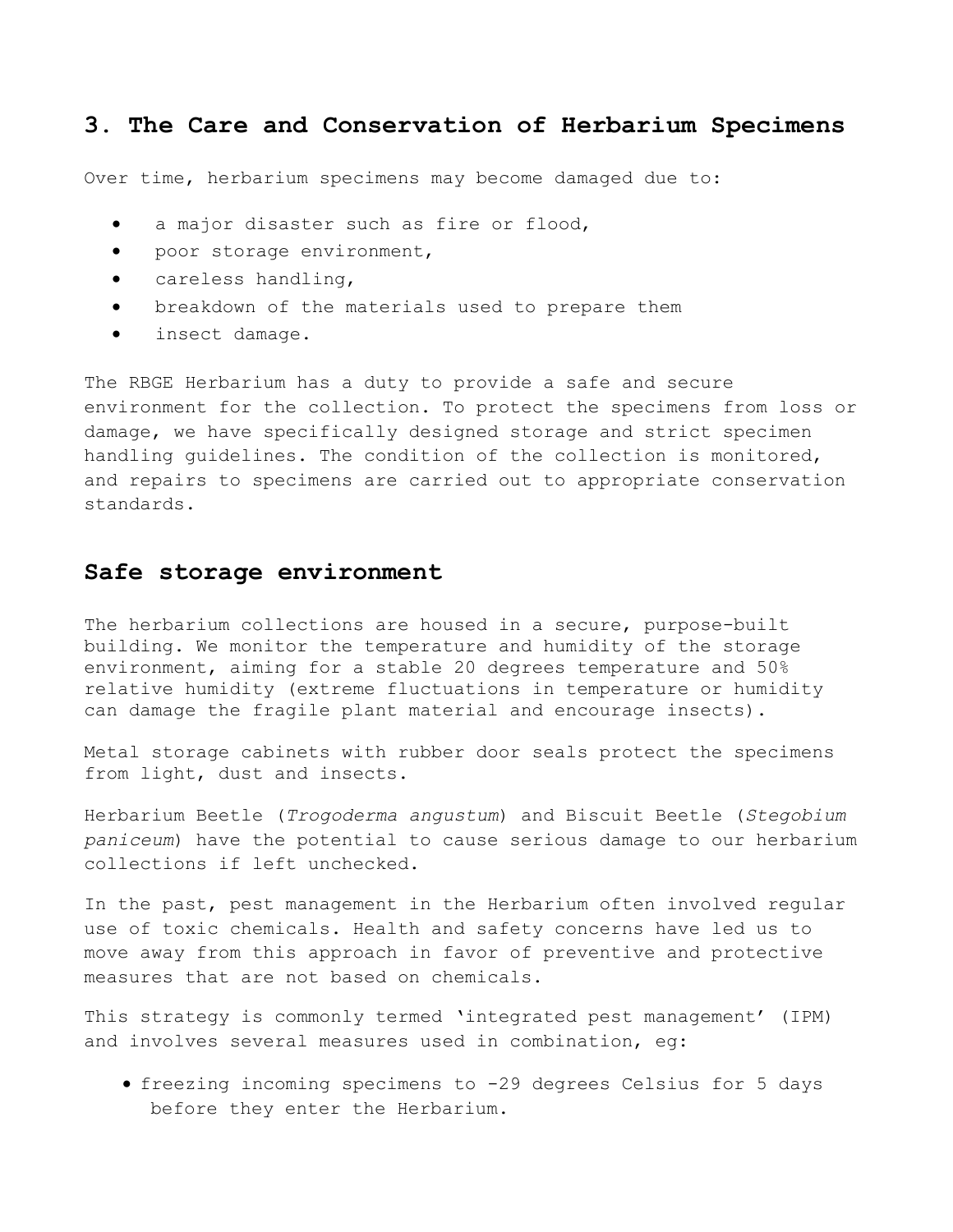- maintaining a good storage environment
- careful monitoring for insect activity
- providing staff training and information

# **Handling guidelines**

Careful handling of specimens will minimize the risk of physical damage to them:

- Specimens should always be kept horizontal and flat and must never be bent; hold both sides of the sheet when handling specimens; when carrying specimens, place them on a sheet of cardboard.
- Never shuffle specimens as the edges of sheets may cut underlying specimens.
- Look through specimens by stacking and unstacking each specimen individually with the plant facing up. Do not page through specimens like pages in a book, or stack specimens with the plant facing downwards.
- Never rest an object on a specimen.
- Specimens can be damaged by sunlight, dust, wind, and moisture, and should always be protected when not in use. If specimens are left out of a cupboard, they must be covered with a cardboard sheet.
- When storing specimens, do not pack them tightly onto one shelf; do not overfill genus and species covers.
- When replacing specimens in the cupboard, make sure the sheets are all aligned, as protruding edges may be damaged.

(Victor, J.E. *Herbarium essentials: the Southern African Herbarium user manual Pretoria* : Southern African Botanical Diversity Network, 2004, p41)

For information on how to pack specimens for posting see:

**RBGE Herbarium: Packing specimens for loan**  <http://www.youtube.com/watch?v=6yrGFGw1j3o>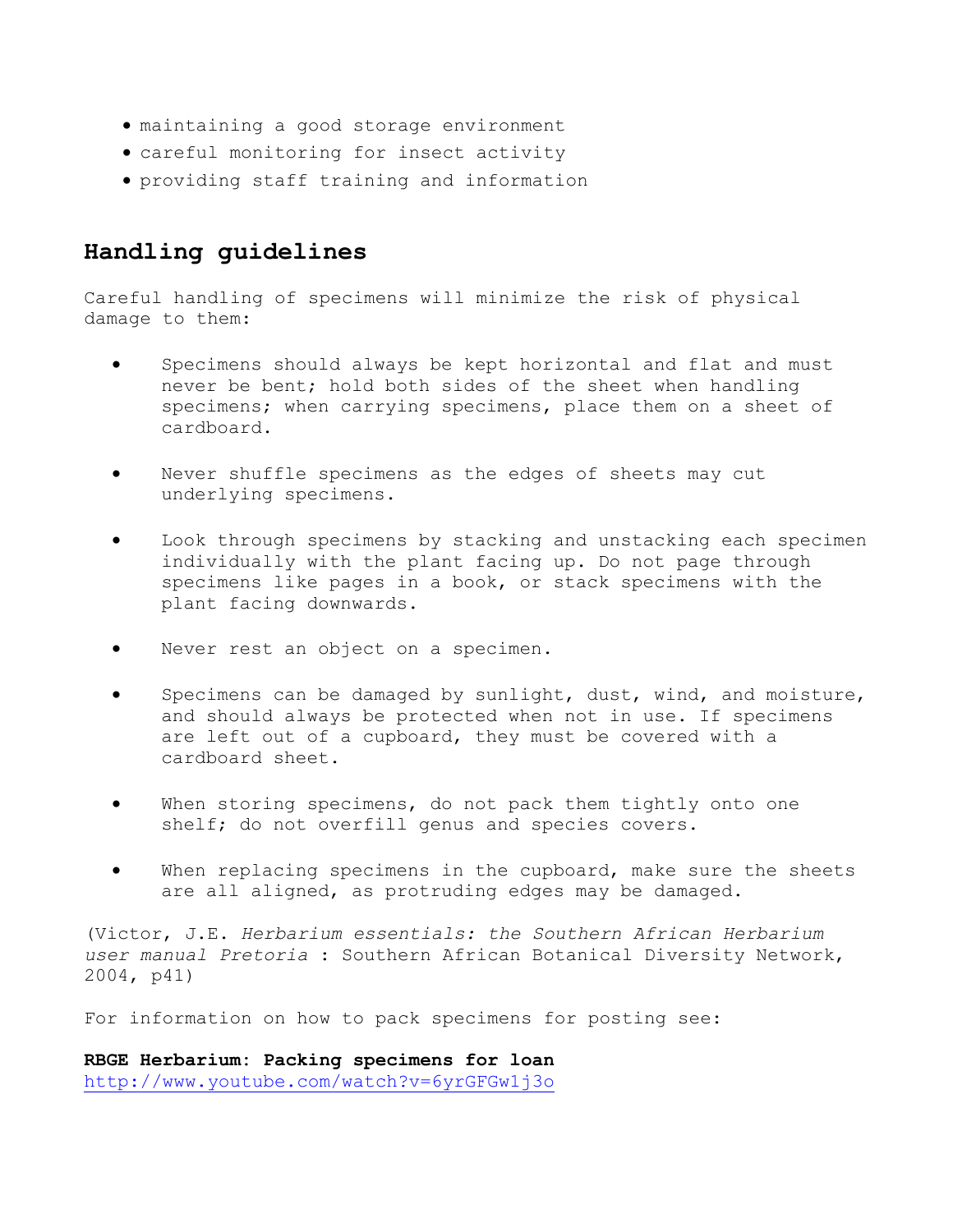### **Condition surveying**

Older herbarium specimens may have been stored previously in poor conditions or been damaged from careless handling.

In order to identify the types of damage to specimens in the RBGE Herbarium collection, we carried out a condition survey during imaging and databasing of mounted herbarium specimens.

This allowed us to prioritize specimens for repair, and estimate the cost in terms of staff time and materials.

The most common problems are:

- Non-archival materials eg cellophane, sellotape, many types of polythene
- Surface dirt eg soot, dust
- Stains eg from pesticides
- Paper problems eg flimsy, distorted or torn sheets
- Loose attachments eg loose stapes or stitches; dried out glue
- Insect damage

### **Repairs**

The techniques and materials we use to repair specimens have been developed with the help and advice of professional conservators. Repairs to specimens, particularly if they are types or important historical collections, should aim to interfere with the specimen as little as possible, and use archival materials and methods which are easily reversible.

A simple but effective solution for fragile or damaged specimens is to use a large capsule with a sheet of mounting board inside it to protect and support the fragile plant material.

If necessary get advice on how to treat damaged specimens from a professional conservator, particularly for type specimens, and those of particular historical or cultural significance. [ICON](http://www.icon.org.uk/) (Institute of Conservation) provides ethical guidelines and professional standards for conservation, and list qualified conservators. Alternatively, you could approach conservation staff eg at a local museum.

The following table suggests some simple treatments suitable for older herbarium specimens: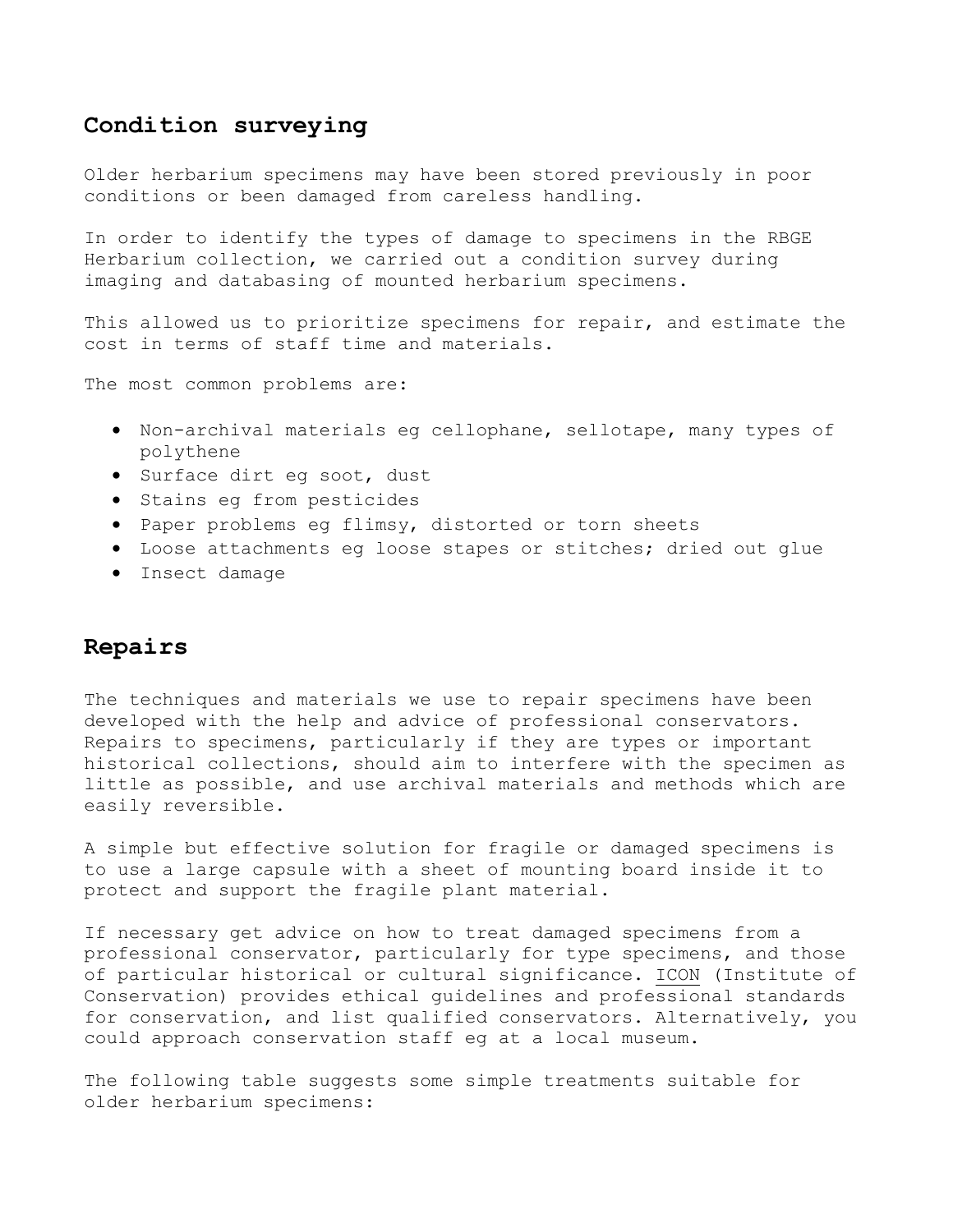| Damage/problem                                                                                                                                                                                                                                                                                       | <b>Conservation Treatment</b>                                                                                                                                                                                                                                                                                                                                                                 |
|------------------------------------------------------------------------------------------------------------------------------------------------------------------------------------------------------------------------------------------------------------------------------------------------------|-----------------------------------------------------------------------------------------------------------------------------------------------------------------------------------------------------------------------------------------------------------------------------------------------------------------------------------------------------------------------------------------------|
| Cellophane covering part of a specimen or as a bag<br>containing seed will deteriorate rapidly and make it<br>difficult to get a good digital image of the specimen.                                                                                                                                 | Remove the cellophane and replace with an archival tissue flap or<br>protective white paper four-flap folder or grey archival four-flap box.                                                                                                                                                                                                                                                  |
| Polythene covers make it difficult to image the<br>specimen and can contain plasticisers which<br>deteriorate. The bags with rigid plastic closures can<br>damage the specimen when it's taken out for study.                                                                                        | Remove the polythene and replace with archival tissue flap or<br>protective white paper four-flap folder or grey archival four-flap box.                                                                                                                                                                                                                                                      |
| Sellotape either dries out leaving the specimen loose,<br>or leaves a sticky residue which attracts dirt and can<br>damage other specimens.                                                                                                                                                          | Remove sellotape if this is possible without damaging specimen.<br>Crepe rubber can be used to remove sticky tape residue. (Get<br>professional advice before using solvents.) Resecure the<br>specimen with water-activated gummed archival tape.                                                                                                                                            |
| Metal paperclips and pins rust and damage the<br>paper they're attached to.                                                                                                                                                                                                                          |                                                                                                                                                                                                                                                                                                                                                                                               |
| Dust or soot can obscure label information and<br>surface details on a specimen. It is also abrasive and<br>can speed deterioration of the mount. (NB Staining<br>from chemical treatments eg insecticides may also<br>cause mounts to deteriorate but we aren't able to treat<br>this at present.)  | Use 'smoke sponge' or soft cleaning brushes to remove as much<br>dirt as possible without damaging the specimen.                                                                                                                                                                                                                                                                              |
| Specimens on very thin mounting paper are easily<br>damaged when handled eg the sheet may 'flip' causing<br>stems to break. Thin mounting card can buckle or warp<br>distorting and damaging the plant specimen.                                                                                     | Attach the sheet to a standard size (42 x 26.5cm) archival<br>mounting board using small loops of water-activated archival<br>gummed tape in the corners. Or, for very fragile specimens protect<br>with a white archival four-flap folder with backing board.                                                                                                                                |
| Very bulky specimens can distort and damage<br>specimens placed on top of them in the species cover,<br>especially if these are on thin mounting paper.                                                                                                                                              | Put the sheet in a light weight card four-flap folder or box placed at<br>the bottom of the species folder; or if possible place the bulky<br>specimen at the top of the folder                                                                                                                                                                                                               |
| The edges of a very small herbarium sheet may<br>cause damage to plant material on the specimen<br>underneath it in the species cover.                                                                                                                                                               | Attach the sheet to a standard size (42 x 26.5cm) archival<br>mounting board using small loops of water-activated archival<br>gummed tape in the corners.                                                                                                                                                                                                                                     |
| Mounting paper which is acidic can become very<br>brittle and is easily damaged when handled. Label<br>information may be lost as pieces break off.                                                                                                                                                  | Put the sheet in a white archival four-flap folder with backing board.                                                                                                                                                                                                                                                                                                                        |
| Torn herbarium sheets or labels can result in<br>damage to the specimen or loss of label information.                                                                                                                                                                                                | Repair with Japanese tissue and suitable adhesive eg methyl<br>cellulose.                                                                                                                                                                                                                                                                                                                     |
| Plant material which is not attached securely to the<br>herbarium sheet (glue dries out or tapes/stitches<br>come undone) is easily lost. This may seriously<br>reduce the taxonomic value of the specimen. Very<br>fragile flowers may be damaged when other herbarium<br>sheets are placed on top. | Resecure loose pieces with methyl cellulose, or water activated<br>archival gummed tape if it's clear where the loose piece(s) came<br>from. Otherwise put the pieces in the capsule (attach a new one<br>if necessary). Use a four-flap white archival paper folder with<br>backing board for eg fragmenting seed heads (Compositae).<br>Cover fragile flowers with an archival tissue flap. |
| Signs of insect damage include grazed flowers,<br>insect droppings or larvae skins. Unchecked,<br>herbarium beetles can destroy plant specimens.                                                                                                                                                     | Freeze all affected specimens at -30 for 5 days. Record cabinet<br>location for future monitoring. Use a museum vac to remove<br>droppings and damaged plant material. Restitch or tape badly<br>affected specimens as necessary. Protect very fragile specimens<br>with a white archival four-flap folder with backing board.                                                                |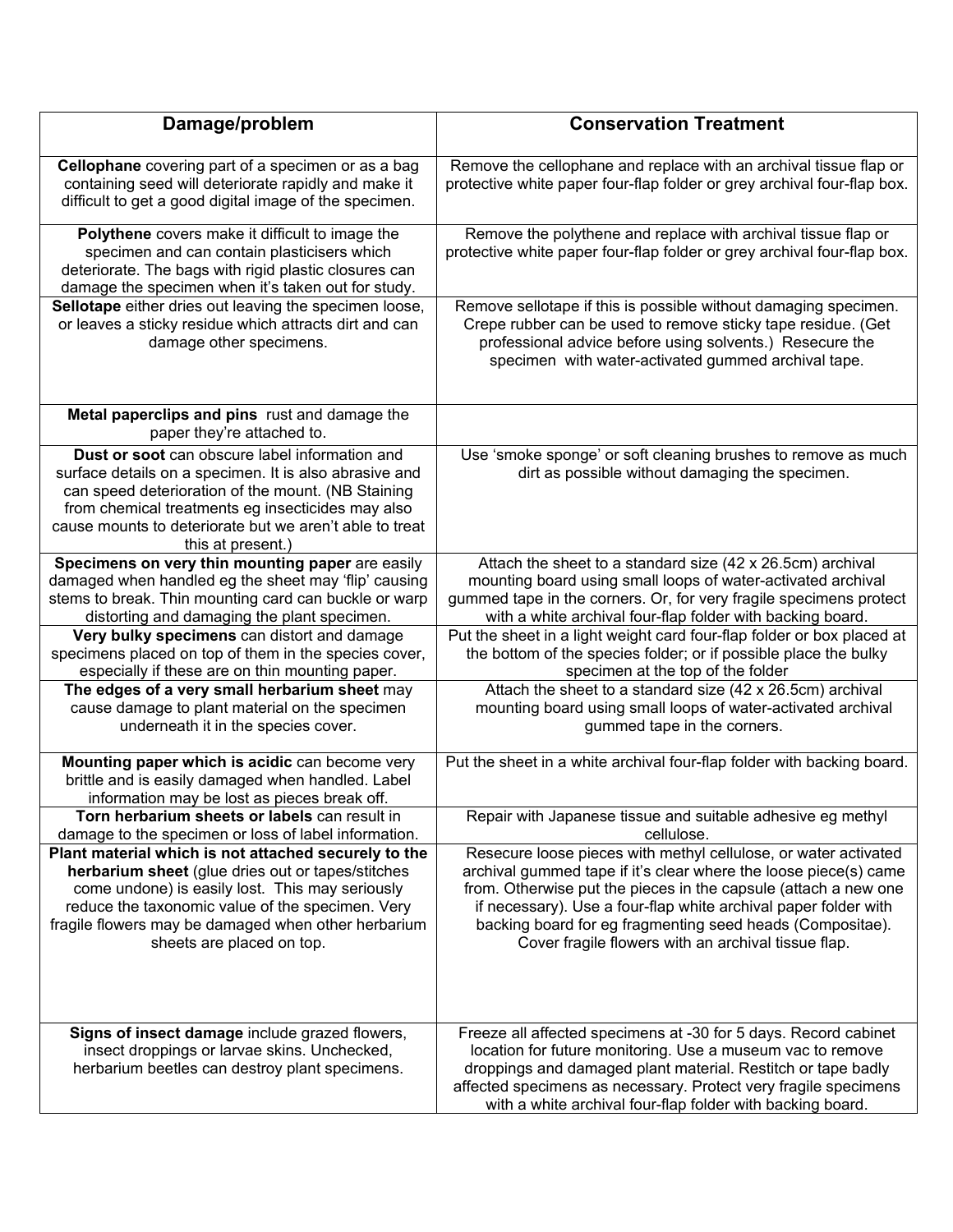### **References and further information:**

#### [ICON Care and Conservation of Botanical Specimens](https://www.icon.org.uk/resources/caring-for-your-collection/caring-for-your-treasures.html)

Metsger, D.A. *Managing the modern herbarium* Washington, D.C.: SPNHC, 1999 (Section III discusses archival materials for specimen preparation)

Stuessy, T.F. *Sampling the green world: innovative concepts of collection, preservation, and storage of plant diversity* New York: Columbia University Press, 1996 (Especially Chapter 15 Guidelines for Plant Storage Environments)

Child, R.E. *Conservation and the herbarium* Leigh : Institute of Paper Conservation, 1994

[NatSca](https://www.natsca.org/) (Natural Sciences Collections Association

[SPNHC](http://www.spnhc.org/) (Society for the Preservation of Natural History Collections)

[cool.conservation](http://cool.conservation-us.org/search.html) (information about all aspects of conservation: type eg 'herbarium' into search)

[Synthesys](http://www.synthesys.info/network-activities/synthesys3-na2/self-assessment/) has projects aimed at 'improving collections management, enhancing accessibility and conserving the unique value of European natural history collections', and provides a self-assessment survey for assessing standards of collections care in an institution.